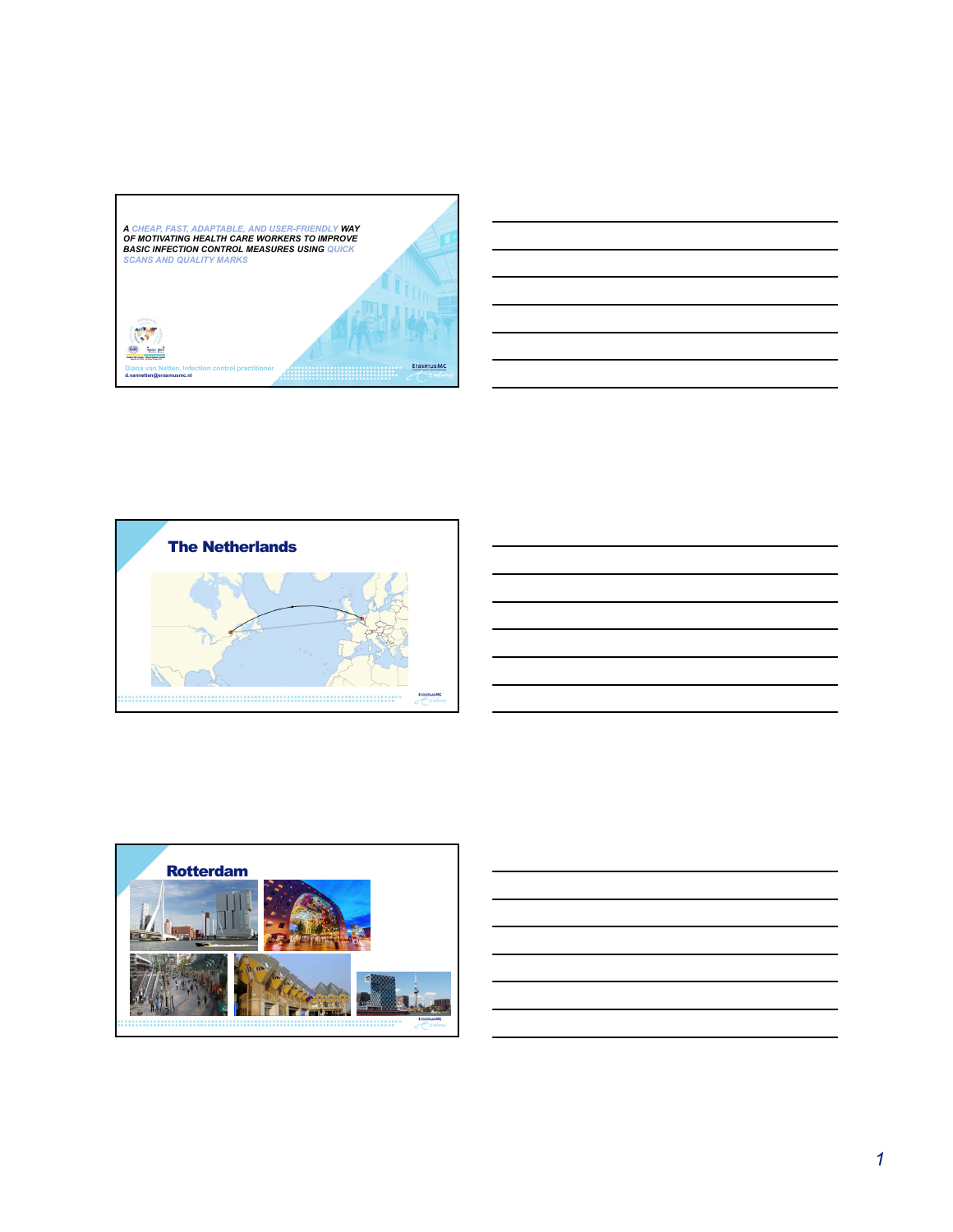





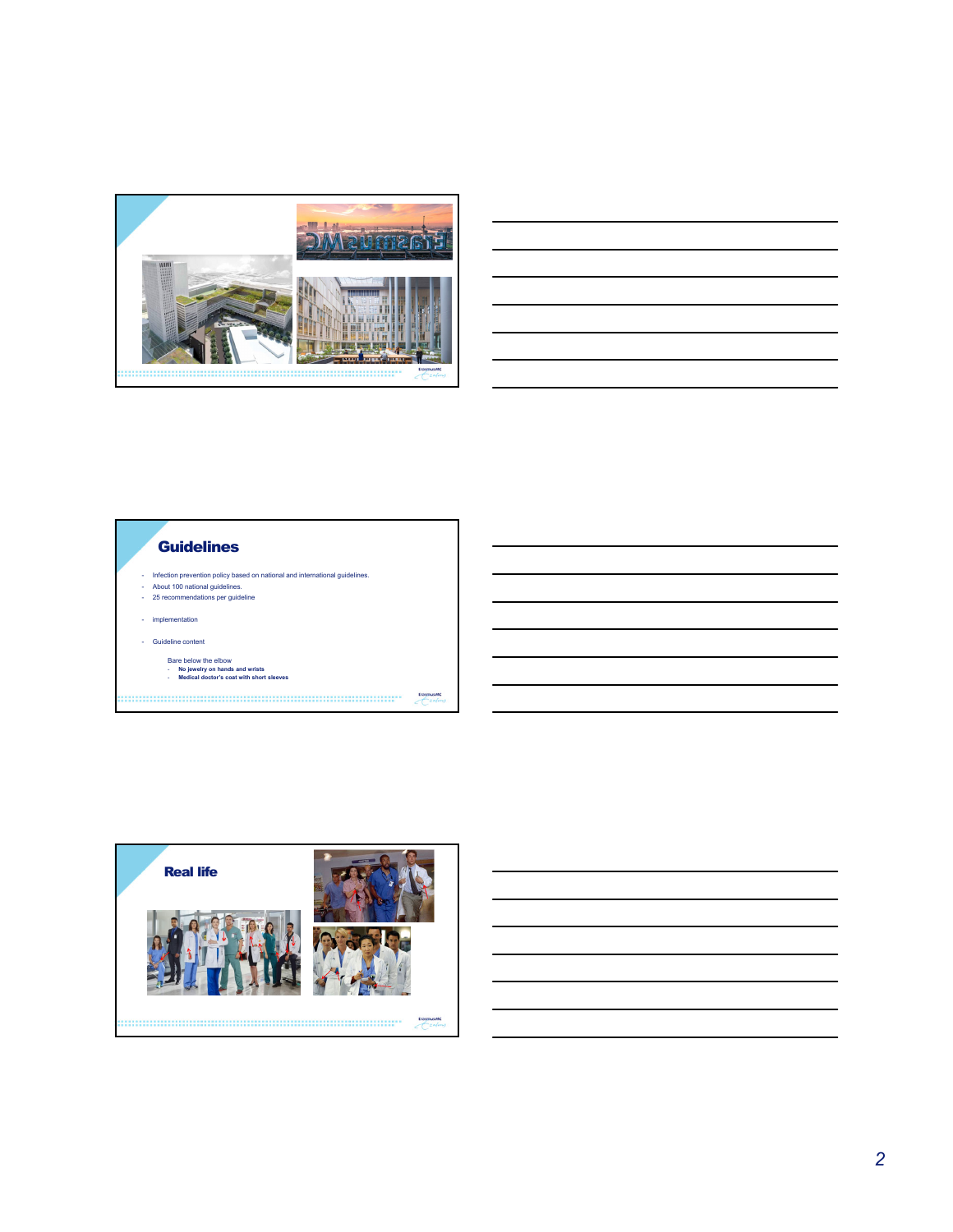

| and the contract of the contract of the contract of the contract of the contract of the contract of the contract of  |  |  |  |  |
|----------------------------------------------------------------------------------------------------------------------|--|--|--|--|
| <u> Andreas Andreas Andreas Andreas Andreas Andreas Andreas Andreas Andreas Andreas Andreas Andreas Andreas Andr</u> |  |  |  |  |
|                                                                                                                      |  |  |  |  |
|                                                                                                                      |  |  |  |  |





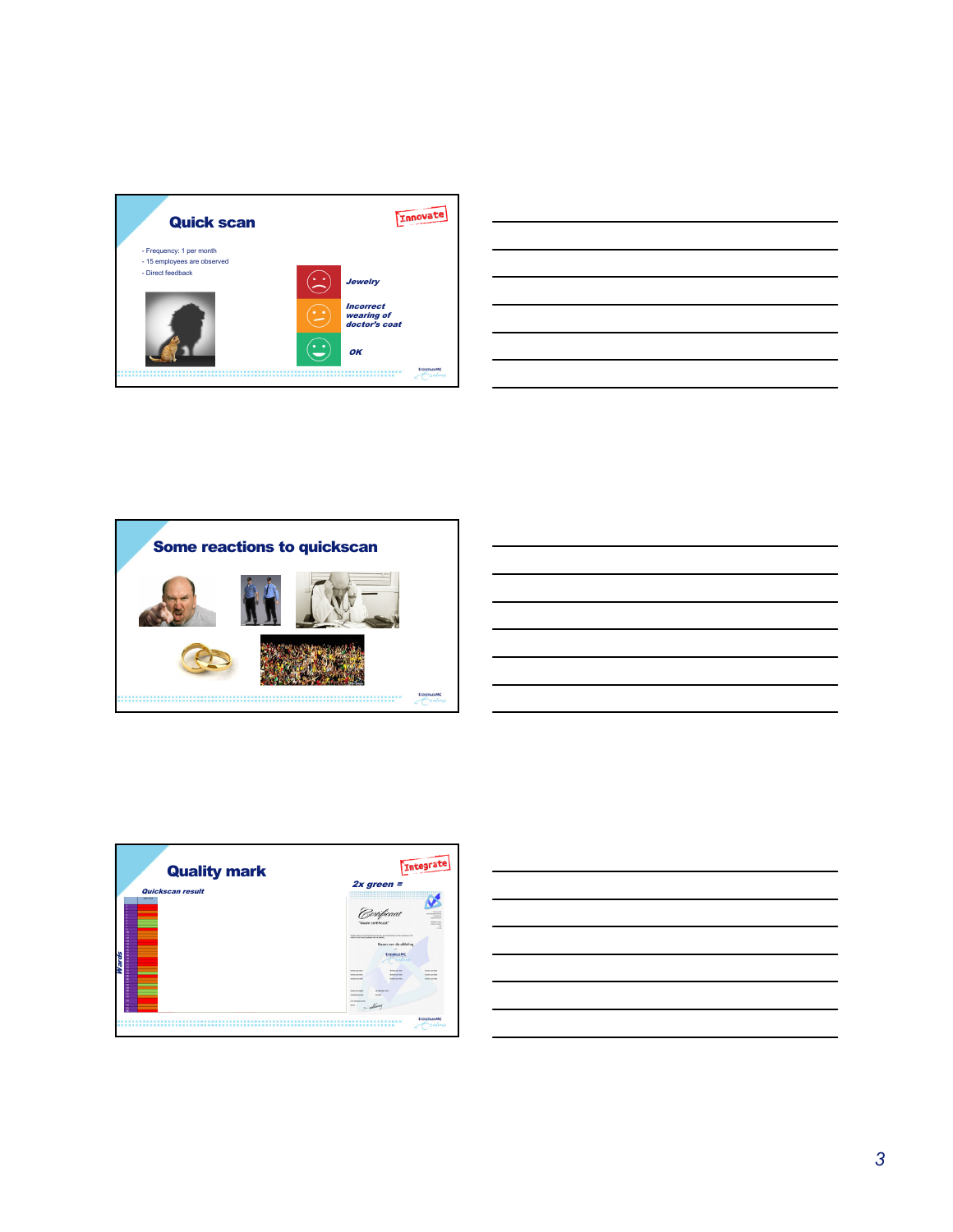| Adherence to bare below the elbow<br>120<br>100<br>80<br>×.<br>60<br>- Quickscan result<br>40<br>20<br>o<br>20132014<br>2015<br>20182019<br>2016<br>2017<br>19.4% (7/36) to 90.3% (28/31)<br>(p=0.0001).*<br><b>Frasmus M</b> | <b>Bare below the elbow</b> |  |
|-------------------------------------------------------------------------------------------------------------------------------------------------------------------------------------------------------------------------------|-----------------------------|--|
|                                                                                                                                                                                                                               |                             |  |